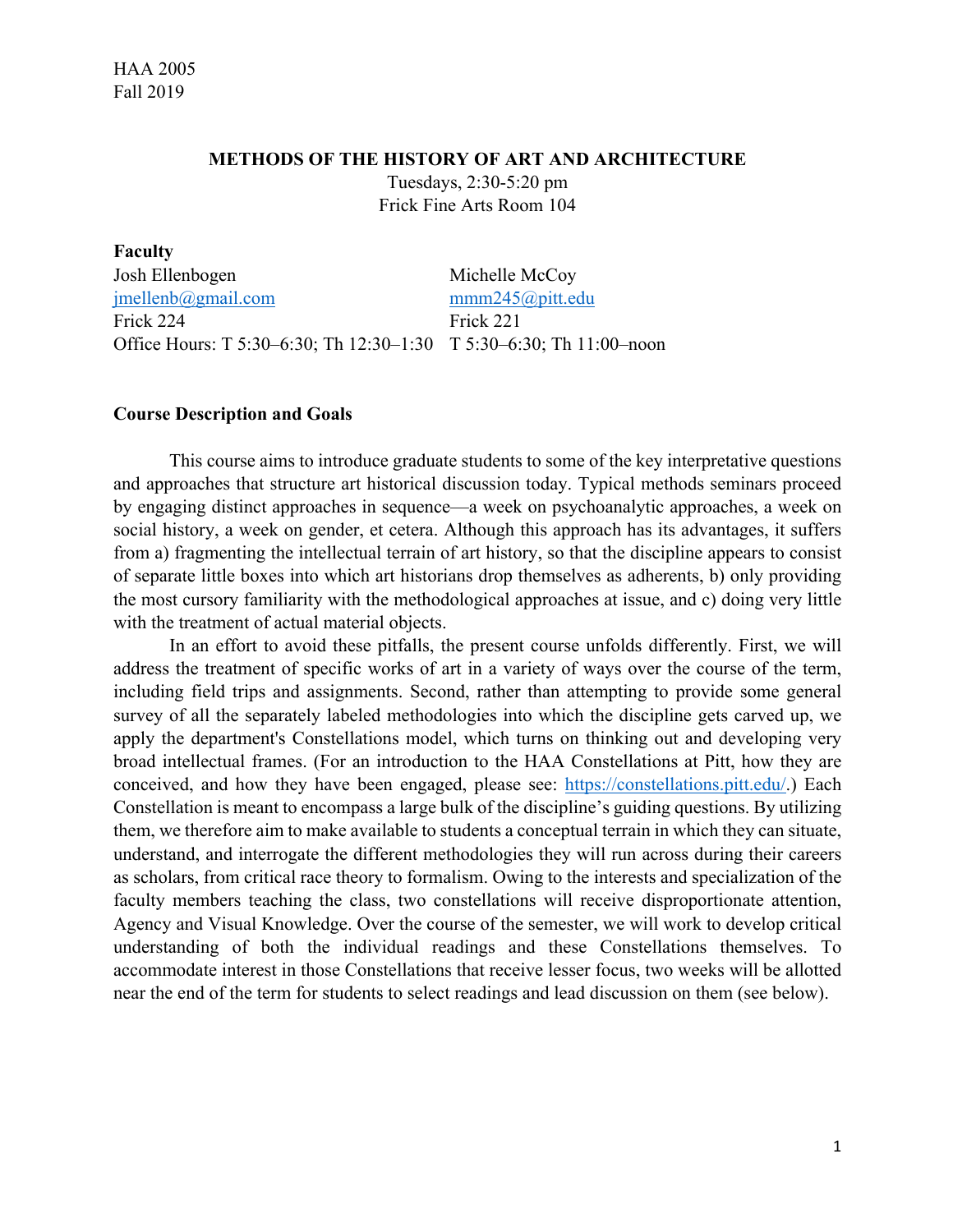## **Requirements**

This seminar is a collaborative endeavor, and each student has an equal share in shaping it. We encourage and expect your avid participation. *All readings will be posted on Courseweb; there is no textbook for this course.* 

# **Expectations**

- Regular attendance and avid participation in class discussions
- Weekly reading responses
- Two presentations: one on assigned readings, one designed as a group
- One short paper (ca. 6 to 8 pages), due midnight October 15
- One final paper (ca. 15 to 20 pages), due midnight December 10

*Reading responses*: In 250 to 500 words 1) identify what is salient about the reading(s) and 2) raise questions and/or issues for discussion. Reading responses will be evaluated on a pass/fail basis as part of your attendance and participation grade. They must be posted to the class tumblr (see below) **by midnight on the Sunday** before each session. Students are expected to read their colleagues' responses in advance of each seminar meeting. For any session during which a student is acting as discussion leader (see below), that student does not need to post a response to tumblr.

*Presentation 1 (assigned readings)*: Once during the semester each student will be responsible for leading discussion. As discussion leader, your task is to do, in a more incisive and comprehensive fashion, what you are already doing in the weekly responses: generate thoughts and questions that can sustain discussion for the entire class. Discussion should open with a 15 minute presentation, likely with the aid of slides. Weekly leaders will read and respond to the questions their colleagues raise in the responses posted to tumblr (although they are of course encouraged to direct the discussion to those avenues that they deem most fruitful, regardless of what the tumblr responses contain).

*Presentation 2 (student-designed sessions)*: Towards the start of the term, students will be slotted into one of two groups based on their areas of interest. Each group will select readings, topics, and lead discussion for their assigned week. This course makes no pretense to handling every methodological approach, or even all of the Constellations. For this reason, lines of inquiry in which particular students have a deep personal investment may not end up being explicitly addressed on weeks that your instructors have chosen the reading and class format. Therefore, we have allocated two weeks in which graduate students will run the class by choosing readings and creating lesson plans that can sustain discussion for an entire session. **Each group will meet separately with the instructors in advance of the presentation (see deadlines below). You should expect to have preparatory meetings amongst yourselves as many times as necessary in advance of your group presentation.**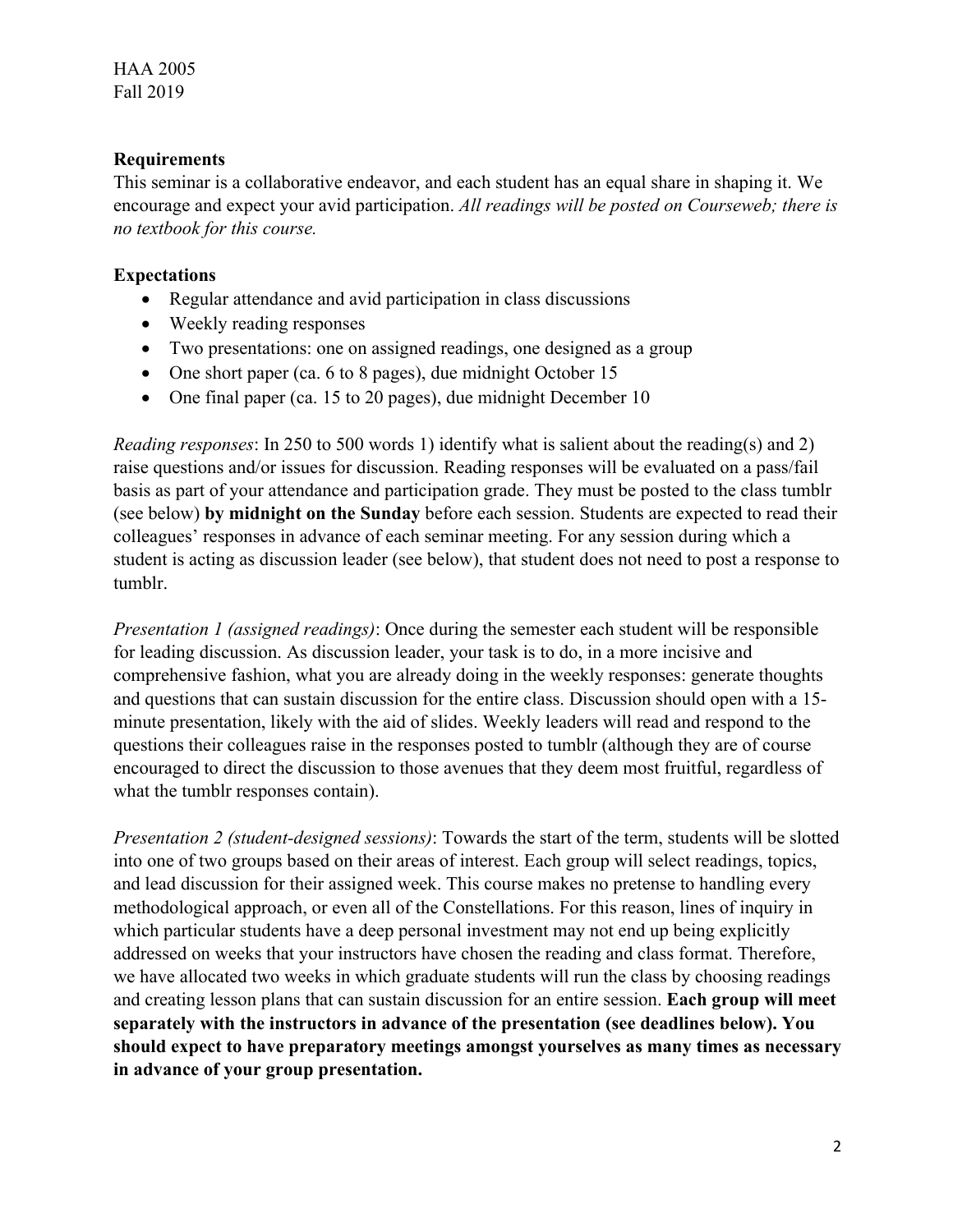HAA 2005 Fall 2019

*Short and long paper*s: Detailed guidelines for the paper assignments will be given in advance.

# **Grade Breakdown**

- Class participation, presentations, weekly reading responses (25%)
- Short Paper  $(25\%)$
- Final Paper  $(50\%)$

## **Tumblr**

This course has its own private tumblr blog (haa20052019.tumblr.com), which we will use to facilitate discussion and to archive our thinking/activities over the course of the semester. Each participant must join the tumblr. To do so, sign up for a tumblr account if you don't have one already and email the professors the email address associated with your account.

# **Writing**

For written assignments in this course, you may benefit from the following prompt, borrowed from http://www.artswriters.org/guidelines.php, which encourages authors to produce writing:

- that is rigorous, passionate, eloquent, and precise;
- in which a keen engagement with the present is infused with an appreciation of the historical;
- that is neither afraid to take a stand, nor content to deliver authoritative pronouncements, but serves rather to pose questions and to generate new possibilities for thinking about, seeing, and making art;
- that is sensitive to both the importance and difficulty of situating aesthetic objects within their broader social and political contexts;
- that does not dilute or sidestep complex ideas but renders accessible their meaning and value;
- that creatively challenges the limits of existing conventions without valorizing novelty as an end in itself.

\*\*\*

## **Schedule**

## **8/27: Course introduction**

## **9/3: Objects as Subjects**

Bredekamp, Horst and Elizabeth Clegg. 2017. *Image Acts. A Systematic Approach to Visual Agency*. Berlin; Boston: De Gruyter.

Mitchell, W. J. T. "What Do Pictures 'Really' Want?" *October* 77 (1996): 71-82.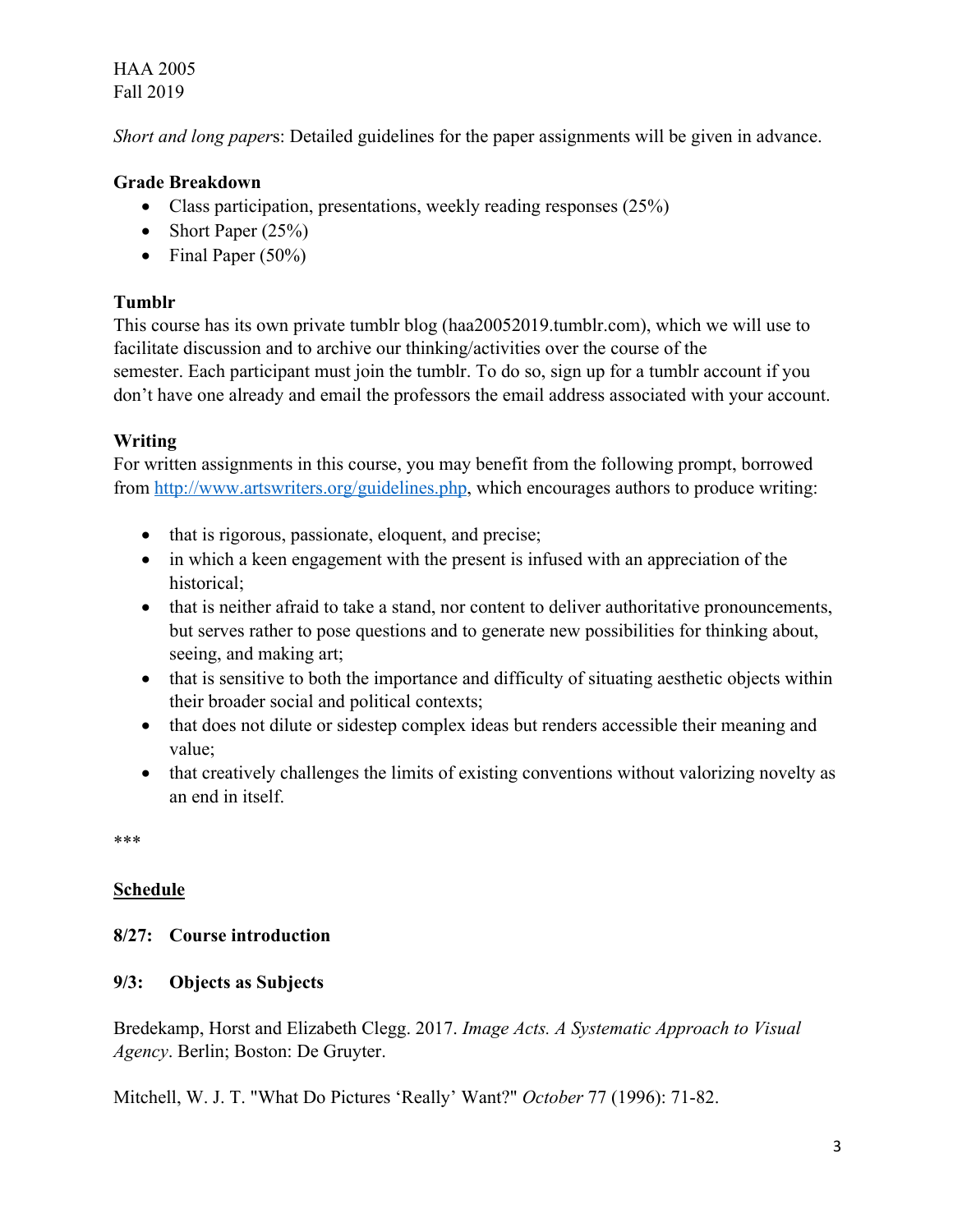### **9/10: Decentering the Human**

Brown, Bill. "Thing Theory." *Critical Inquiry* 28, no. 1 (2001): 1-22.

Allen, Catherine J. "When Utensils Revolt: Mind, Matter, and Modes of Being in the Pre-Columbian Andes." *RES: Anthropology and Aesthetics*, no. 33 (1998): 18-27.

Demos, T. J. 2016. *Decolonizing Nature Contemporary Art and the Politics of Ecology*. Sternberg Press (distributed by MIT Press).

## **9/17: Inescapable Consciousness**

Bennet, Jane. 2010. *Vibrant Matter: A Political Ecology of Things*. Durham: Duke.

Toadvine, Ted. "The Elemental Past." *Research in Phenomenology* 44, no. 2 (2014): 262-79.

### **9/24: Representationality and Idolatry**

Wind, Edgar. "Warburg's Concept of *Kulturwissenschaft* and Its Meaning for Aesthetics (1931)." In Wind. 1993. *The Eloquence of Symbols: Studies in Humanist Art*. Ed. Jaynie Anderson and Hugh Lloyd-Jones. Oxford: Clarendon Press.

Warburg, Aby M., and Michael P. Steinberg. *Images from the Region of the Pueblo Indians of North America*. Ithaca; London: Cornell University Press, 1995.

Snyder, Joel. 1993. "What Happens by Itself in Photography." In *The Pursuits of Reason: Essays in Honor of Stanley Cavell*. Eds. Ted Cohen, Paul Guyer, Hilary Putnam. Lubbock, TX: Texas Tech.

Bazin, André. "The Ontology of the Photographic Image." Transl. Hugh Gray. *Film Quarterly* 13, no. 4 (1960): 4-9.

## **10/1: Empathy and Affect**

Wölfflin, Heinrich. "Prolegomena to the Psychology of Architecture." In *Empathy, Form, and Space: Problems in German Aesthetics*. 1994. Santa Monica, CA [Chicago]: Getty Center for the History of Art and the Humanities, Distributed by the University of Chicago Press.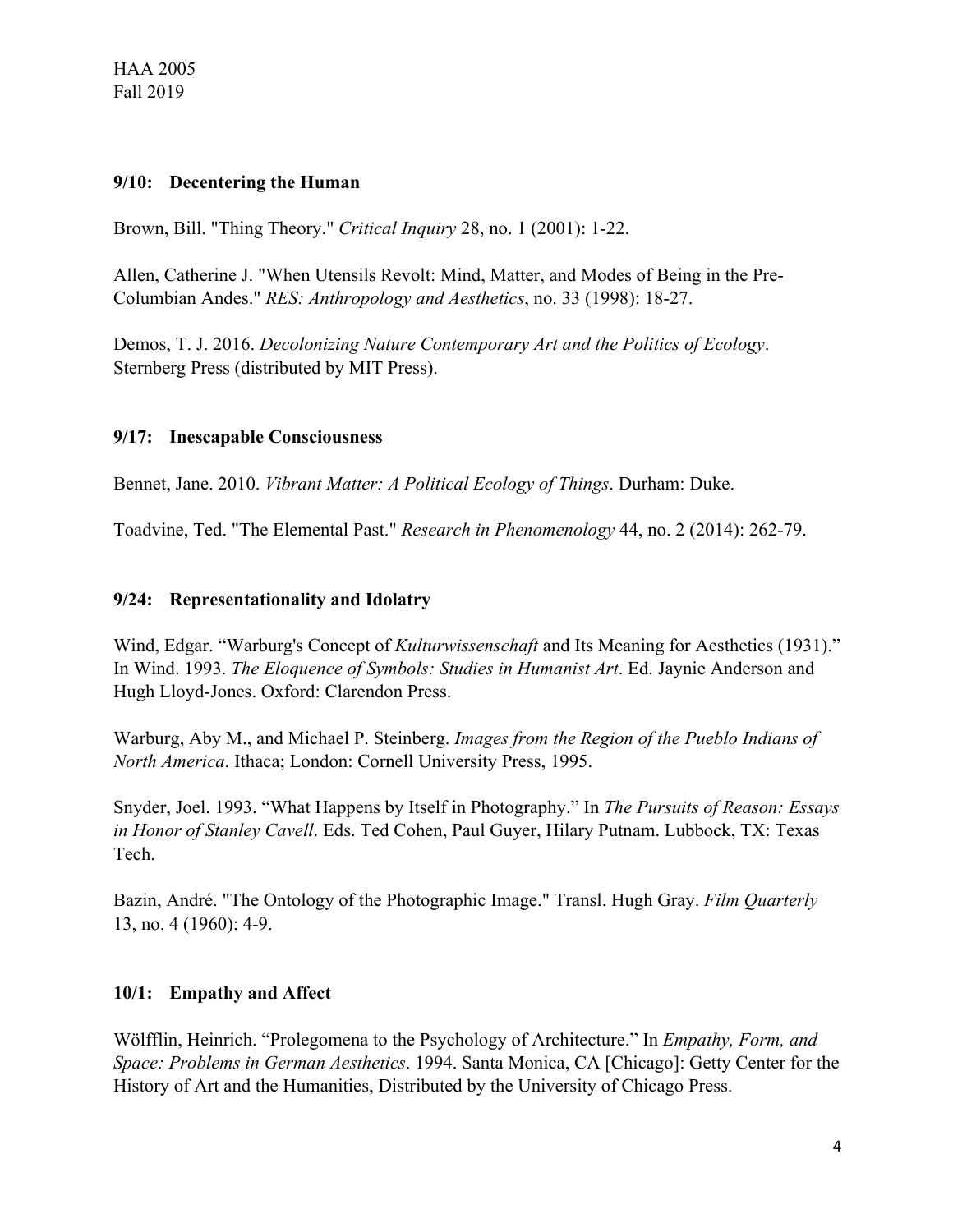HAA 2005 Fall 2019

Worringer, Wilhem. 1997 [1908] *Abstraction and Empathy: A Contribution to the Psychology of Style.* Trans. Michael Bullock. Chicago: Elephant Paperbacks.

### **10/8: Anarchy and Antimodernism**

Franke, Anselm and Tom Holert. 2018. *Neolithic Childhood: Art in a False Present, c. 1930*. Diaphanes, Dristributed by U Chicago.

## **10/15: The World Under the Modern Gaze**

Summers, David. 2003. *Real Spaces: World Art History and the Rise of Western Modernism*. Phaidon. (selections)

Gombrich, Ernst. "Meditations on a Hobby Horse, or the Roots of Artistic Form." In Gombrich. 1963. *Meditations on a Hobby Horse and Other Essays on the Theory of Art.* Phaidon.

*\*Deadline for Group A to meet with JE & MM \*Paper 1 due*

## **10/22: Subjects as Objects**

Faure, Bernard. "The Buddhist Icon and the Modern Gaze." *Critical Inquiry* 24, no. 3 (1998): 768-813.

Wang, Eugene. 2014. "The Shadow Image in the Cave: Discourse on Icons." In *Early Medieval China Sourcebook*. Ed. Wendy Swartz. Columbia University Press.

Eck, Diana L. 1998 [3rd edn.]. *Darsan: Seeing the Divine Image in India*. Columbia.

Florensky, Pavel. "Reverse Perspective." In *Beyond Vision: Essays on the Perception of Art*. Ed. Nicoletta Misler. Reaktion, 2002.

## **10/29: Games and Ruptures**

Davis, Whitney. 2009. "How Visual Culture Becomes Visible." In *A General Theory of Visual Culture*. Princeton.

Kubler, George. 1962. *The Shape of Time: Remarks on the History of Things*. New Haven, Yale.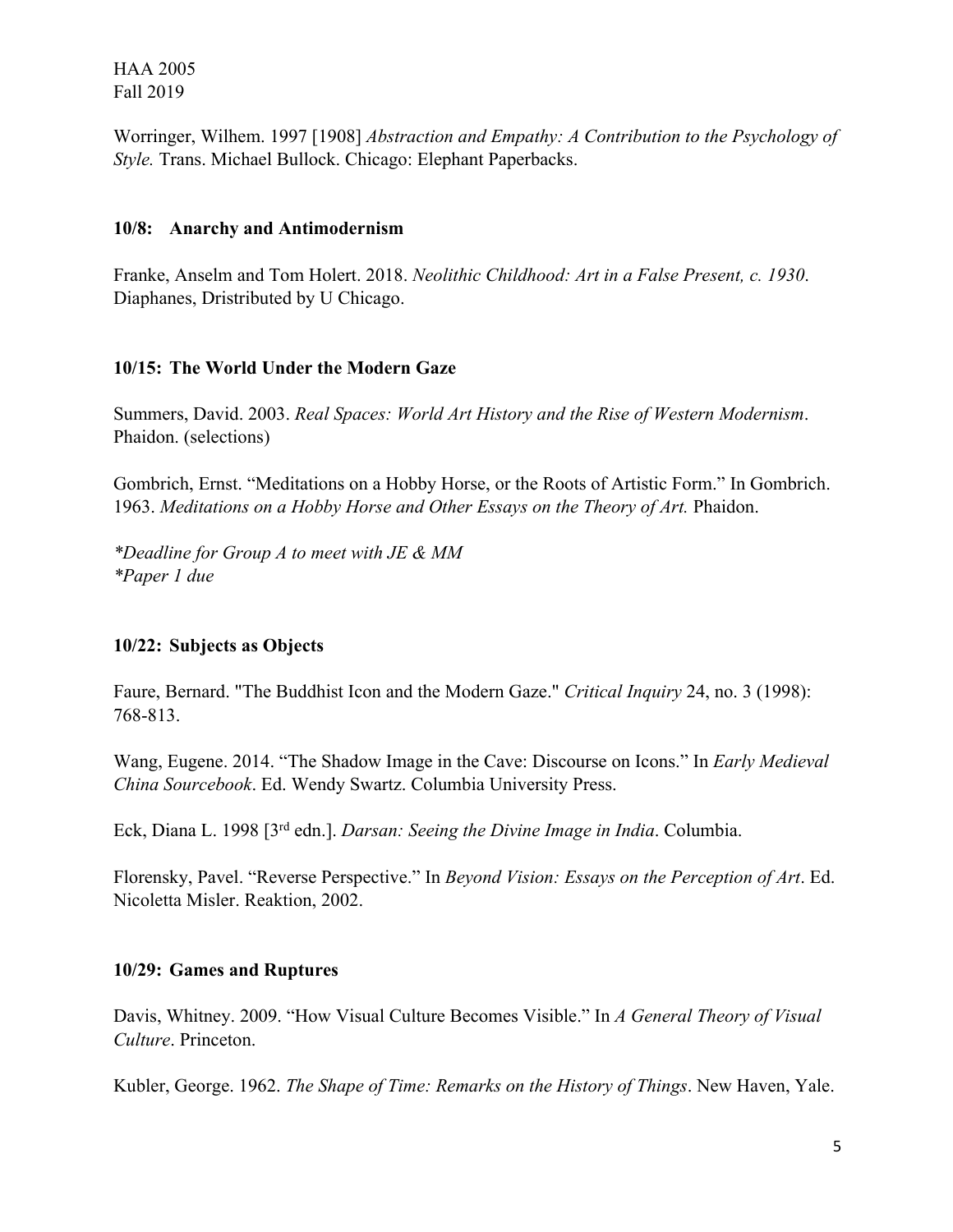### **11/5: Art and Knowledge**

Daston, Lorraine. 2015. "Epistemic Images." In *Vision and its Instruments: Art, Science, and Technology in Early Modern Europe*. Ed. Alina Payne. College Park: Penn State Press.

Warburg, Aby. "Italian Art and International Astrology in the Palazzo Schifanoia, Ferrara," (1919) in *The Renewal of Pagan Antiquity: Contributions to the Cultural History of the European Renaissance*. Trans. David Britt. Getty Trust Publications, 1999.

Latour, Bruno. "Visualization and Cognition: Drawing Things Together." In *Knowledge and Society Studies in the Sociology of Culture Past and Present.* Ed. H. Kuklick. Jai Press.

Erwin Panofsky. "Galileo as a Critic of the Arts: Aesthetic Attitude and Scientific Thought." *Isis* 47, no. 1 (1956): 3-15.

*\* Deadline for Group B to meet with JE & MM*

# **11/12: Student-led I**

## **11/19: Surface, Image, Affect**

Hay, Jonathan. *Chinese Ink Painting: A Glossary of Terms*

*\*11/22 Field trip to Cleveland Museum*

**12/3: Student-led II**

### **12/10: Final paper due**

\*\*\*

### **University-Wide Policies & Resources**

**Academic Integrity**: Cheating or plagiarism on any exam or assignment will not be tolerated. Simply put, plagiarism is using someone else's words or ideas as if they are your own. If you ever use someone else's text, word-for-word, in your own writing, you must enclose those words in quotation marks and cite the source; if you paraphrase from a source, you must cite it as well.